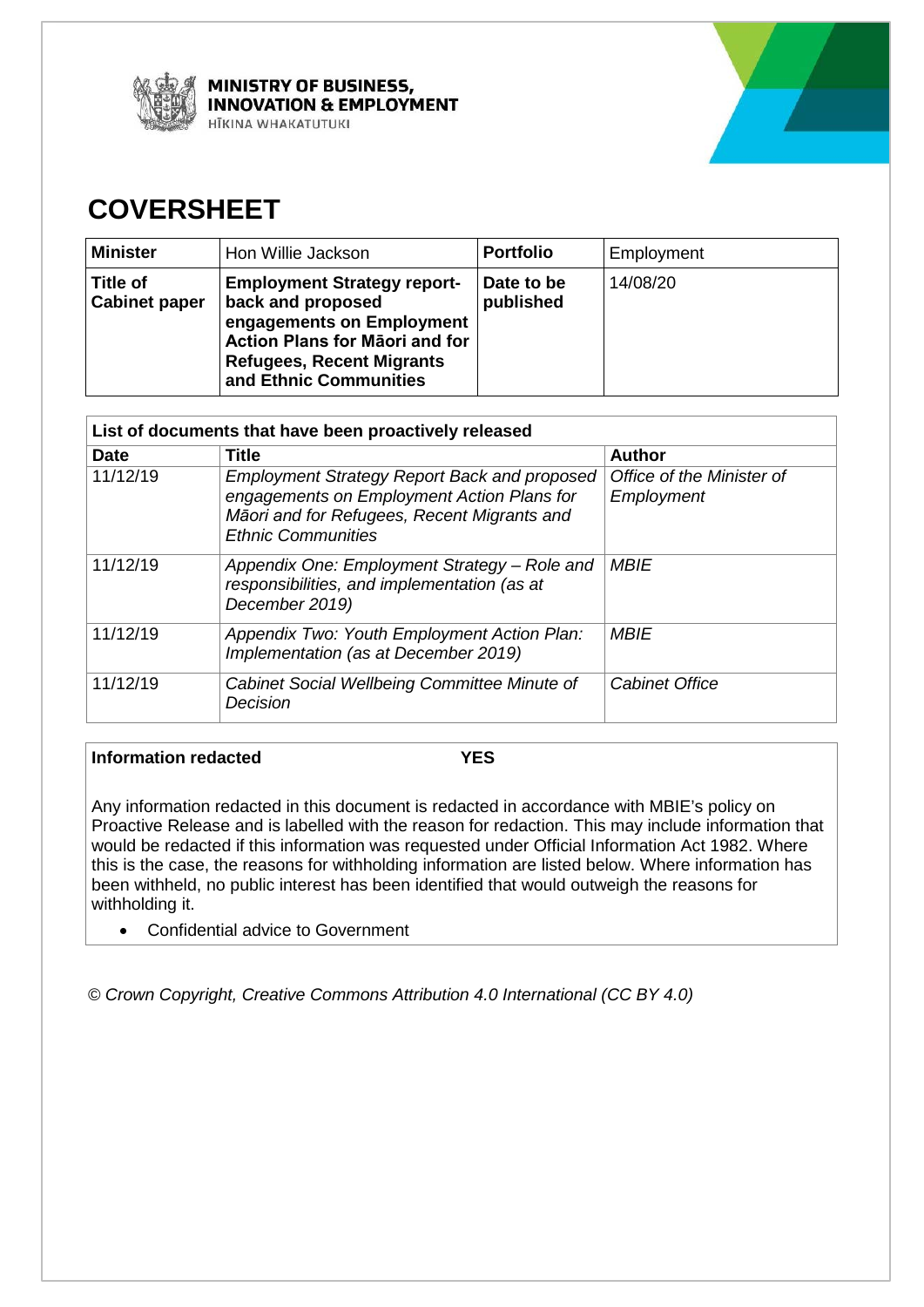

# **Cabinet Social Wellbeing Committee**

# **Minute of Decision**

This document contains information for the New Zealand Cabinet. It must be treated in confidence and handled in accordance with any security classification, or other endorsement. The information can only be released, including under the Official Information Act 1982, by persons with the appropriate authority.

## **Employment Action Plans for Maori, Refugees, Recent Migrants, and Ethnic Communities**

**Portfolio Employment** 

On 11 December 2019, the Cabinet Social Wellbeing Committee (SWC):

## **Employment Strategy report back**

- 1 **noted** that on 5 August 2019, Cabinet approved the publication of the Employment Strategy and Youth Employment Action Plan and:
	- 1.1 agreed that the Minister of Employment will provide overarching stewardship of the Employment Strategy;
	- 1.2 invited the Minister of Employment to report to SWC at six monthly intervals on the progress, following the first report back in December 2019;

[CAB-19-MIN-0385]

- 2 **noted** that, as shown in Appendix One (attached to the submission under SWC-19-SUB-0200), the overall implementation of the Employment Strategy is tracking well:
	- 2.1 the Youth Employment Action Plan is in its implementation phase (Appendix Two);
	- 2.2 the Disability Employment Action Plan has had its consultation draft Action Plan approved and is being consulted with stakeholders and the disability community;
	- 2.3 the Older Persons Employment Action Plan will use the recently released Better Later Life - He Oranga Kaumātua 2019-2034 to establish its actions;
	- 2.4 the Pacific Peoples Employment Action Plan is cunently in development, with a draft consultation plan awaiting approval for consultation to begin in early 2020;
- 3 **noted** that the Youth Employment Action Plan is tracking as expected, as shown in Appendix Two, attached to the submission under SWC-19-SUB-0200;

#### 4 Confidential Advice to Government

## 79k5rrkq3q 2020-08-07 12:34:13 **BUDGET:SENSITIVE**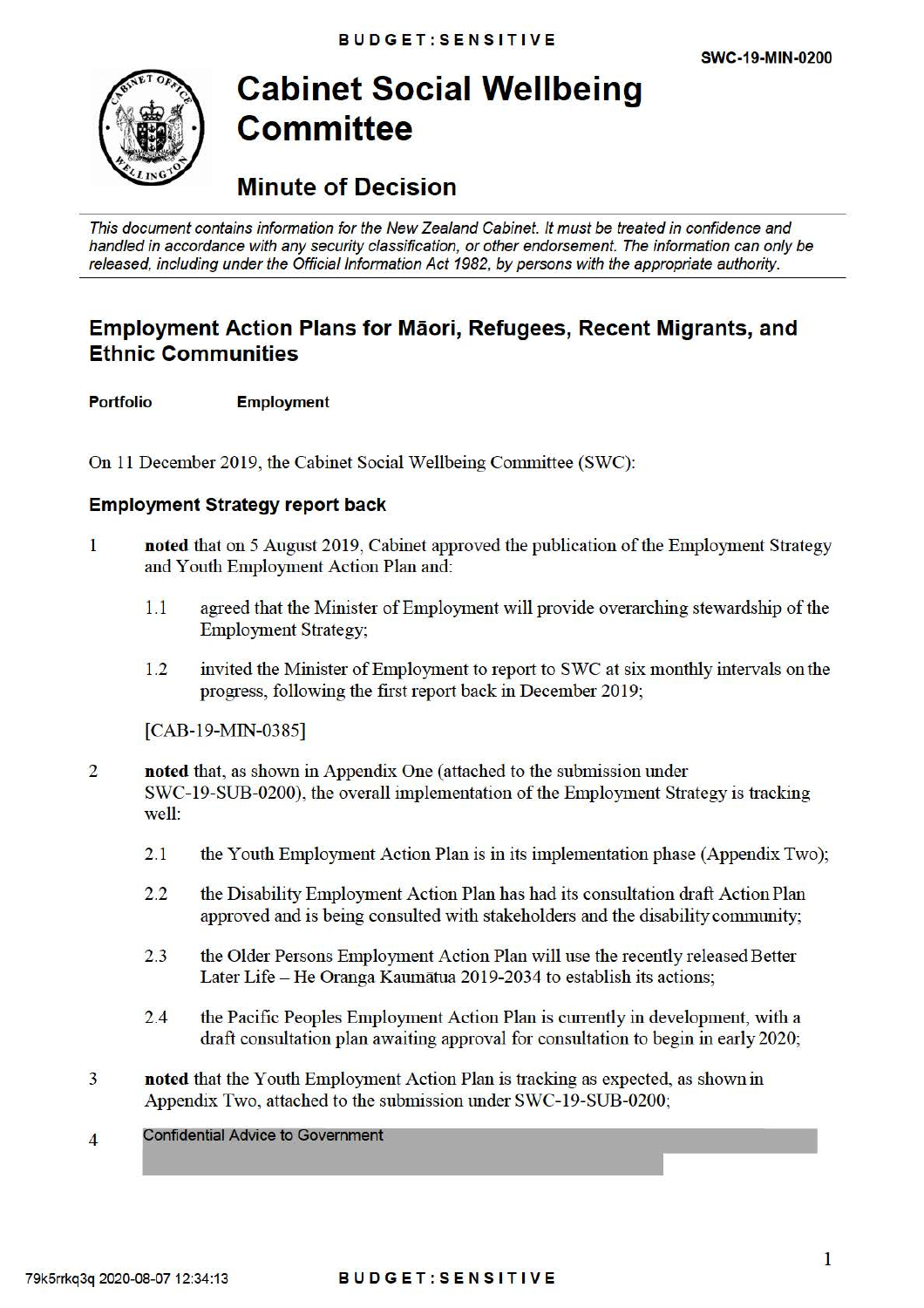## **Proposal to co-develop a Māori Employment Action Plan**

- 5 **approved** the development of the Māori Employment Action Plan using principles of partnership and co-design in accordance with Cabinet guidelines on engagement with Māori, led by the Minister of Employment;
- 6 **approved** the formation of a Māori stakeholder reference group:
	- Employment Action Plan; 6.1 that partners with officials (led by the Ministry of Business, Innovation and Employment) to design and develop the themes and content for the Māori
	- 6.2 to inform and lead wider engagement with communities;
	- 6.3 to present a recommended Action Plan to the Minister of Employment;
- Māori stakeholder reference group, in consultation with the Prime Minister, and the 7 **authorised** the Minister of Employment to invite representatives and a Chair to join the Ministers for Māori Crown Relations: Te Arawhiti and Māori Development;
- 8 **noted** that the Labour Market Ministers Group will be used to test work as it is developed on the Action Plan, and that the Minister of Employment will provide updates on progress to Ministers through the Group;
- June 2020 on the Māori Employment Action Plan; 9 **invited** the Minister of Employment to report to the Cabinet Social Wellbeing Committee in

## **Proposal for targeted consultation on the draft Refugees, Recent Migrants and Ethnic Communities Employment Action Plan**

- 10 **noted** that a consultation draft for the Refugees, Recent Migrants and Ethnic Communities Employment Action Plan (the action plan), attached as Appendix Four to the submission under SWC-19-SUB-0200, has been prepared for targeted consultation in early 2020 setting out actions for government to undertake to improve employment outcomes for refugees, recent migrants and ethnic communities which build on:
	- 10.1 the New Zealand Refugee Resettlement Strategy;
	- 10.2 the New Zealand Migrant and Integration Strategy;
	- 10.3 the Review of Temporary Migrant Exploitation;
- 11 **noted** that the consultation draft for the Action Plan highlights key themes and challenges faced by these groups;
- 12 **agreed** that the Minister for Ethnic Communities and the Minister of Immigration to undertake targeted public consultation with key stakeholders on the draft Refugees, Recent Migrants and Ethnic Communities Employment Action Plan in early 2020;
- 13 **authorised** the Minister for Ethnic Communities and the Minister of Immigration to make minor changes to the Refugees, Recent Migrants and Ethnic Communities Employment Action Plan documents;
- 14 **invited** the Minister of Ethnic Communities and the Minister of Immigration to report-back to the Cabinet Social Wellbeing Committee in June 2020 with a Refugee, Recent Migrants and Ethnic Communities Employment Action Plan for approval;